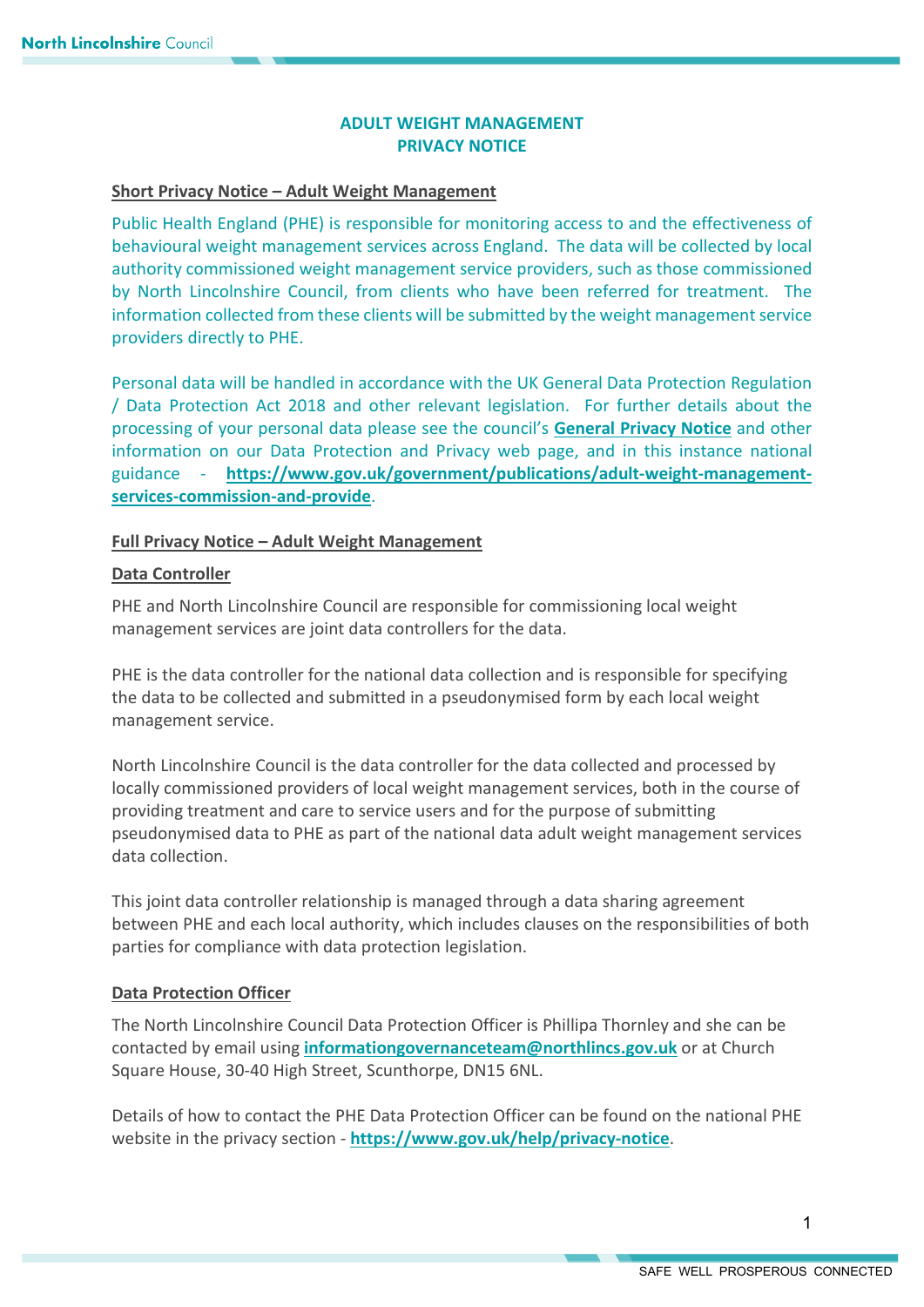# **Contact details**

North Lincolnshire Council – Public Health Team Church Square House 30-40 High Street **Scunthorpe** North Lincolnshire DN15 6NL

Email: **[healthimprovement@northlincs.gov.uk](mailto:healthimprovement@northlincs.gov.uk)** Telephone: 01724 298321 Website: **[North Lincolnshire Council](https://www.northlincs.gov.uk/people-health-and-care/public-health-in-north-lincolnshire/) Public Health**

# **Purpose of this Privacy Notice**

This Privacy Notice tells you about how PHE and North Lincolnshire Council are using personal data in relation to Adult Weight Loss.

In March 2021 the government announced a commitment to support people living with obesity to lose weight, with an investment in 2021/22 of over £70 million in weight management services to be made available through local authorities and the NHS. The aim, as part of a place based whole systems approach to obesity and promoting healthier weight, is to enable adults to have access to services and support to help them lose weight and maintain a healthier weight.

To understand the impact of this investment, all local authorities in receipt of this grant funding to establish new services or expand their Tier 2 behavioural weight management services have been required to ensure all their commissioned providers collect data on all participants and their progress and return a minimum data set to Public Health England (PHE). This is a condition of the grant.

The data submitted to PHE is processed for two main purposes:

- a) To monitor the effectiveness of local weight management services in supporting clients to lose weight and maintain a heathy weight, and to improve their mental health and wellbeing.
- b) To monitor differences in access to and the effectiveness of local weight management services across demographic, social, and economic groups in the population.

The data submitted to PHE is pseudonymised with all direct identifiers removed and only a unique pseudonym, based on a combination of the local service provider organisational code and local client identification code, included to enable service user records to be linked as they progress through treatment. PHE do not have any access to identifiable client information from the local service providers and a data sharing contract is in place with each local authority including North Lincolnshire Council, as commissioners of the local weight management service providers, to ensure that PHE is agreement-bound not to attempt, either directly or indirectly, to re-identify any individual data subject from the submitted data.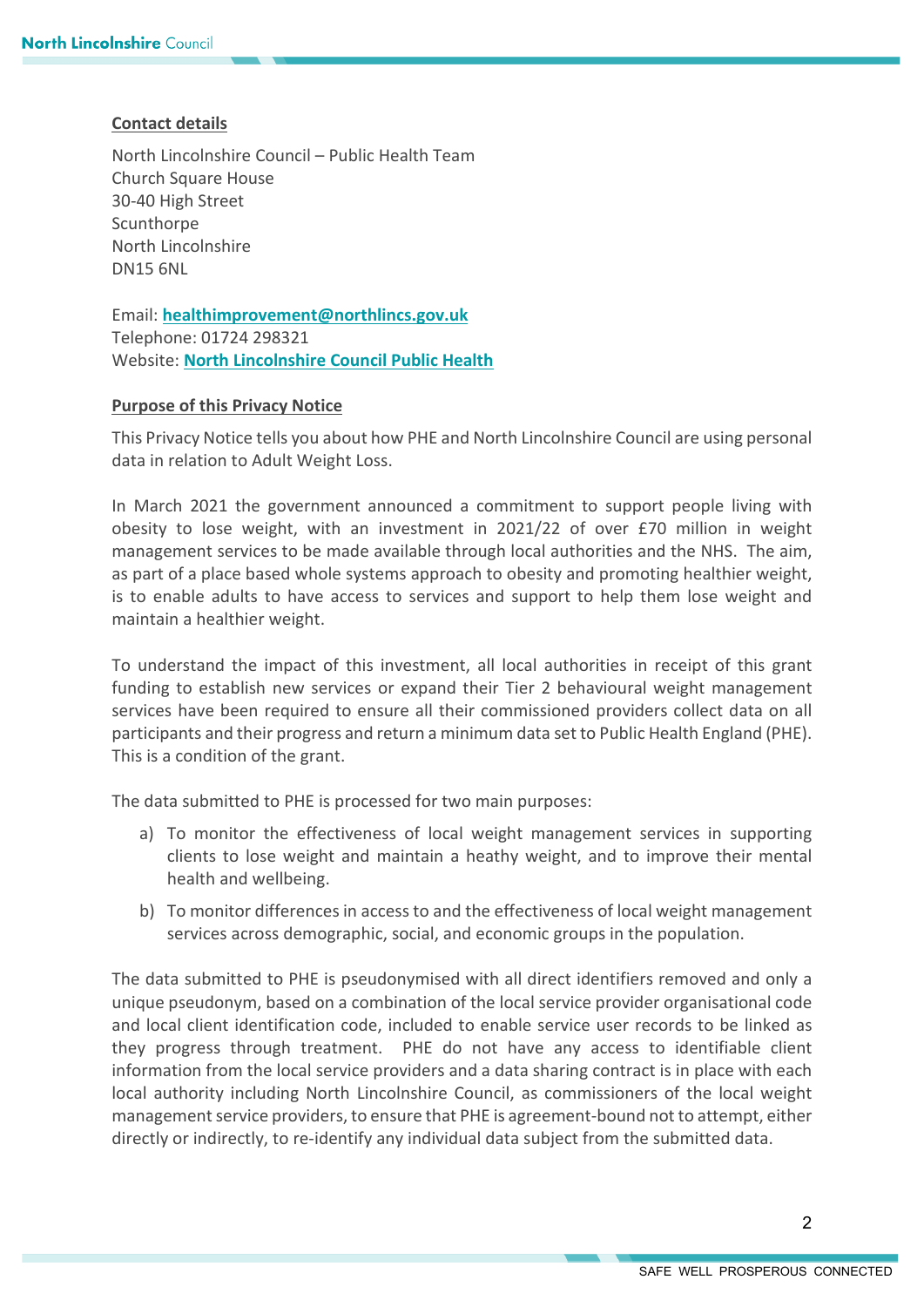The pseudonymised data submitted to PHE will be processed to generate a range of performance indicators that are used to monitor access to and the effectiveness of local services.

## **What do we mean by personal confidential data?**

Personal data relates to living persons and is information that can be used to identify an individual such as name, date of birth, address, and postcode.

#### **What data do we have?**

The following personal data will be collected from clients of adult weight management services:

- Sex to monitor for gender-based differences in service effectiveness and access.
- Other unique identifier a unique pseudonymised code will be used to track individual clients from referral into the services and through follow up at 12 and 26 weeks; this code will not be directly identifiable, and the reidentification lookup tables will not be provided to PHE.

Location data is not collected but it should be noted that the LSOA of service usersrather than the postcode is collected to assess whether any services are more effective for differing levels of deprivation, and to ensure PHE can monitor equality of access. This is not considered to be identifiable data.

Lower Layer Super Output Areas (LSOA) are a geographic hierarchy designed to improve the reporting of small area statistics in England and Wales. A Lower Layer Super Output Area is a Geographic area. Lower Layer Super Output Areas ( LSOA) are a geographic hierarchy designed to improve the reporting of small area statistics in England and Wales.

The following special category personal data is collected:

- Physical health information on height and weight, self-reported disability and comorbidities will be collected to establish whether any services are more effective for people with varying combinations of risk factors, and to ensure PHE can monitor equality of access.
- Mental health information on mental health and wellbeing will be collected to establish whether any services are more effective for people living with severe mental illness (SMI) – as a group, people with mental illnesses experience health inequalities in relation to obesity; this information will also be used to monitor equality of access.
- Racial or ethnic origin to monitor for ethnic group-based differences in service effectiveness and access as there are established differences in obesity prevalence between ethnic groups.
- Sex life or orientation to monitor for sexual orientation-based differences in service effectiveness and access.
- Religious beliefs to monitor for religion-based differences in service effectiveness and access.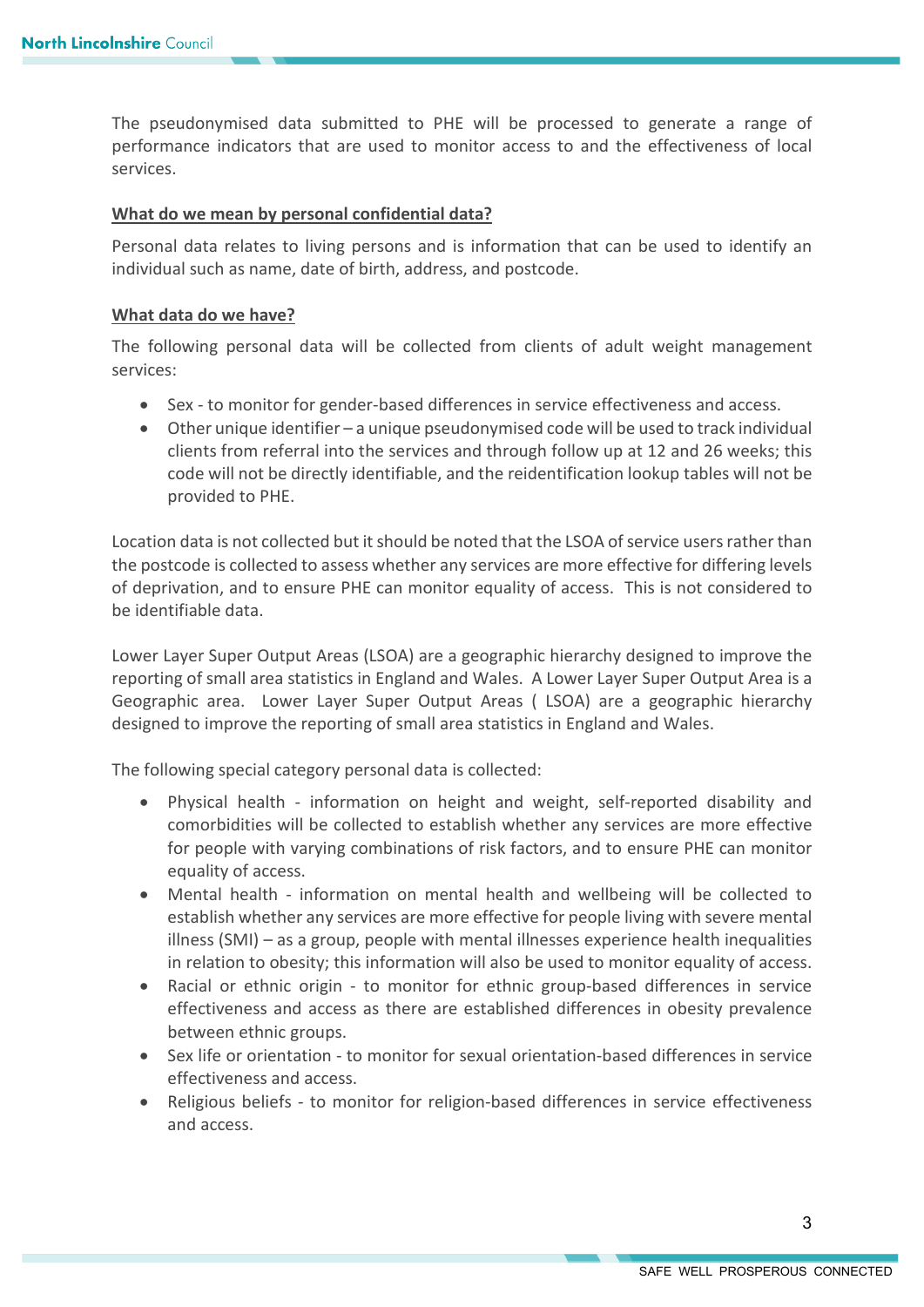#### **What do we do with the data we have?**

The weight management service providers will collect data from individual service users at the point of referral/start of the service and at 12 and 26-week follow up points.

The data will be submitted to PHE by the service providers (or, if agreed locally, the local authority commissioners of these providers) as csv files, which will be uploaded to a secure PHE-managed SharePoint site. Each provider will have a separate 'security group' to ensure that the data they submit is only shared with PHE and cannot be accessed by other service providers. The submitted csv files will be removed from the SharePoint site and stored in a project folder in the secure PHE 'Data Lake' service. The Data Lake has project-based access restrictions meaning the submitted data will only be accessible to a small team of named members of PHE staff working on the adult weight management service project. The data will be extracted from the csv files and stored in SQL within an access-restricted 'study area' in the Data Lake where validation checks will be run and files passing validation stored in the project database. Local service providers will be asked to amend and re-submit any data file that fails validation.

Analysis for reporting will be run on the database using SQL Server. The analysis will generate a range of quantitative performance indicators at local authority commissioner and service provider levels, such as the percentage of clients who lose a minimum of 5% of their week 1 body weight by the end of the active intervention. Monthly reports will be produced that contain aggregated statistical data only; any small numbers will be disclosure controlled in accordance with the PHE Small Numbers Policy, which is based on NHS Digital and ONS guidance.

#### **Who do we share your data with?**

There are no external data processors contracted by PHE to process the pseudonymised data submitted by the local weight management service providers.

The pseudonymised data submitted to PHE will not be routinely shared with third parties. The data may be shared on an ad hoc basis by PHE in response to third party requests. Any requests that are received will be managed through the PHE Office for Data Release in accordance with its standard operating procedure for assessing and approving data releases (**[www.gov.uk/government/publications/accessing-public-health-england-data/about-the](http://www.gov.uk/government/publications/accessing-public-health-england-data/about-the-phe-odr-and-accessing-data)[phe-odr-and-accessing-data](http://www.gov.uk/government/publications/accessing-public-health-england-data/about-the-phe-odr-and-accessing-data)**). All data that is shared will be provided for legitimate public health purposes only and will be released under a data sharing contract.

#### **How do we get your personal data and why do we have it?**

The data will be collected by local authority commissioned weight management service providers from clients who have been referred for treatment. The information collected from these clients will be submitted by the weight management service providers directly to PHE. National guidance has been published previously by PHE on the commissioning and provision of Tier 2 adult weight management services (**[https://www.gov.uk/government/publications/adult-weight-management-services](https://www.gov.uk/government/publications/adult-weight-management-services-commission-and-provide)[commission-and-provide](https://www.gov.uk/government/publications/adult-weight-management-services-commission-and-provide)**). This guidance specifies the minimum data set that should be collected to provide and monitor the effectiveness of local services. This minimum data set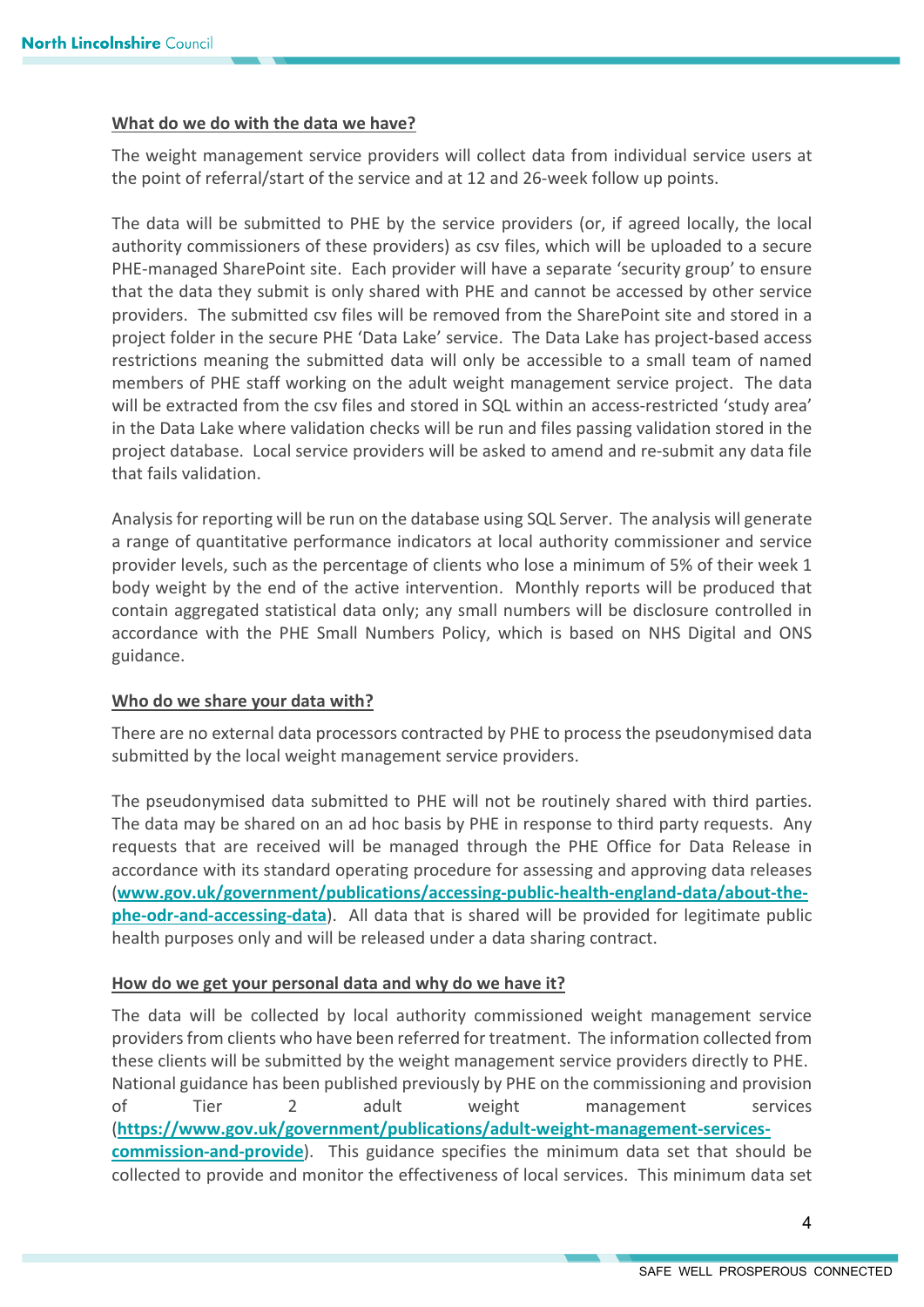includes the demographic, social, economic, and physical and mental health-related data items that are now being standardised for collection at national level from all local weight management services.

Data submissions from the weight management service providers will be monthly for 24 months from May 2021. The data collection will be England-wide in scope and submitted to PHE by the providers of adult weight management services commissioned by local authorities. Responsibility for this data collection will transfer in due course to NHS Digital where it will be integrated into the Community Services Data Set (CSDS). The pseudonymised data collected by PHE will not be transferred to NHS Digital as part of this.

### **What is the lawful basis?**

The lawful basis we are relying on to process personal data for the following is:

(a) To perform a task in the public interest – Article  $6(1)(e)$  - under NHS Act 2006 Section  $2A(1)$ .

The lawful bases we are relying on to process personal data for the following are:

(a) Public Health - Article 9(2)(i) – Data Protection Act 2018, Schedule 1, Part 1(3) Public Health

The data submitted to PHE by local weight management service providers is in the form of pseudonymised rather than identifiable personal data.

Please note that your personal data will not be processed for a purpose that is incompatible with the reason it was collected for unless this is allowed or required under Data Protection legislation.

#### **Can I withdraw my consent?**

No, because your personal data is not being collected and used under the lawful basis of consent.

#### **How do we store your information and for how long?**

The pseudonymised data submitted to PHE by the local weight management service providers will be processed on the PHE secure IT network in the UK only.

The controls in place to protect the data at PHE are unique username and password, rolebased access permissions, folder access permissions, specific staff data security and protection training, using the minimum necessary data and pseudonymisation where possible.

The pseudonymised data submitted to PHE will be retained for 2 years following the end of the 24-month data collection period. This is to allow for any further analyses not currently planned but which may be required to further evaluate the effectiveness of local adult weight management services or to manage the allocation of future grant funding to be undertaken. At the end of this 2-year period, the unique pseudonymised code will be permanently deleted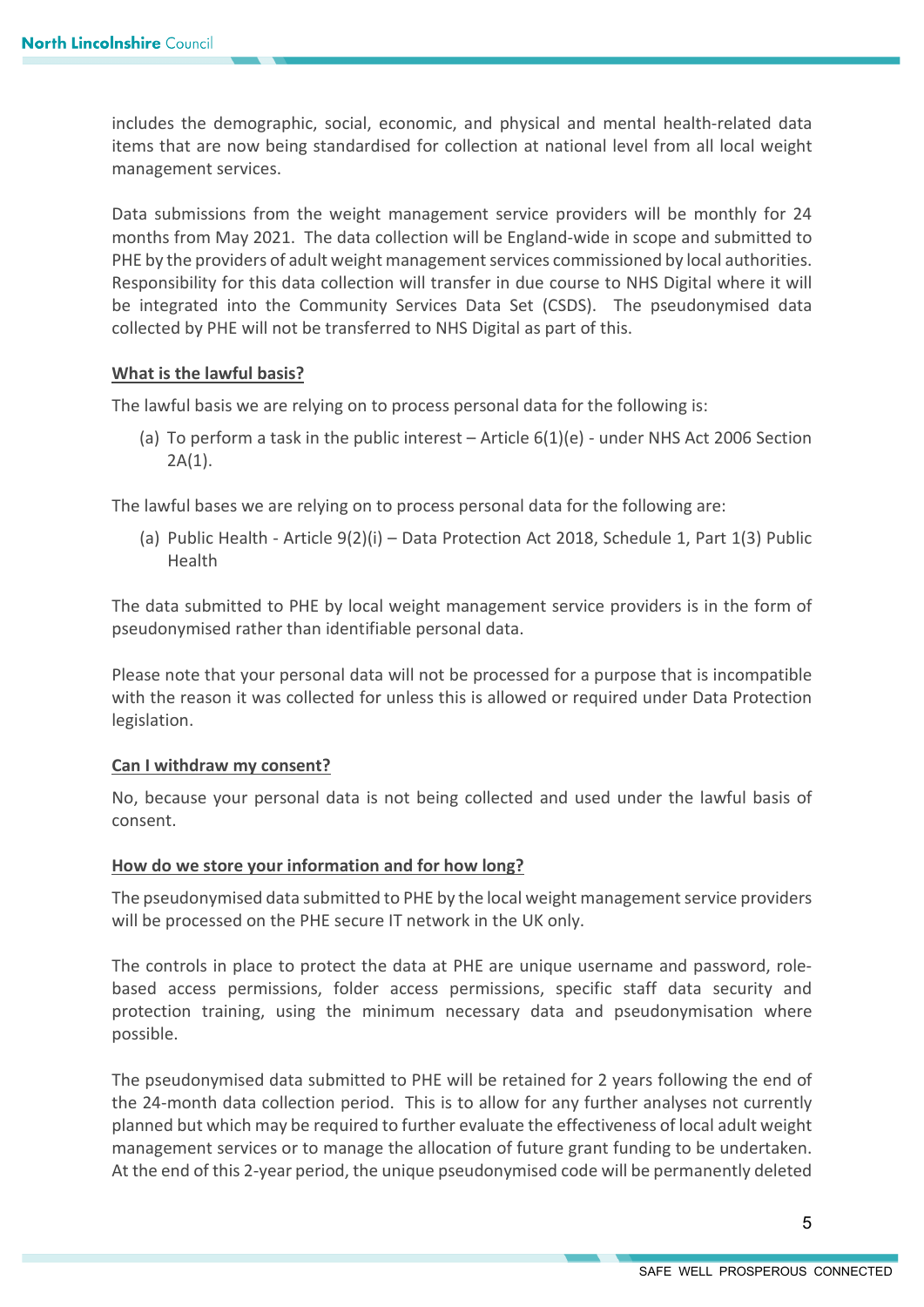from the data set to remove the possibility of re-identification of any data subjects. The resulting anonymous data set will then be retained by PHE for a further 8 years to enable further analysis if required. At the end of this period, the need to further retain the data will be reviewed. If the data is no longer needed, then it will be securely destroyed.

#### **Your Data Protection Rights**

Under Data Protection law, you have rights including:

- **Your right of access** to ask us for copies of your personal information.
- **Your right to rectification -** to ask us to rectify information you think is inaccurate. You also have the right to ask us to complete information you think is incomplete.
- **Your right to erasure -** to ask us to erase your personal information in certain circumstances.
- **Your right to restriction of processing -** to ask us to restrict the processing of your information in certain circumstances.
- **Your right to object to processing -** to object to the processing of your personal data in certain circumstances.
- **Your right to data portability** to ask that we transfer the information you gave us to another organisation, or to you, in certain circumstances.

The data submitted to PHE is pseudonymised and does not contain any direct identifiers, so PHE is not able to act on any data subject rights requests.

The data submitted to PHE is pseudonymised so national data opt-outs are not applied by local weight management services as part of the national data submission process.

Local authorities including North Lincolnshire Council are responsible for the management of data subjects' rights by the providers of local adult weight management services they have commissioned for their local population.

You are not required to pay any charge for exercising your rights. If you make a request, we have one month to respond to you.

Please contact North Lincolnshire Council at **[inforequest@northlincs.gov.uk](mailto:inforequest@northlincs.gov.uk)**, 01724 296224 or North Lincolnshire Council, Church Square House, 30 – 40 High Street, Scunthorpe, DN 15 6NL if you wish to make a request.

#### **How to Complain**

The main point of contact at North Lincolnshire Council for Data Protection matters is the Data Protection Officer (DPO). If you have any Data Protection concerns about the collection of personal data for COVID19 and wish to make a complaint please contact our DPO, as follows:

Phillipa Thornley Email: **[informationgovernanceteam@northlincs.gov.uk](mailto:informationgovernanceteam@northlincs.gov.uk)** Telephone: 01724 2963224